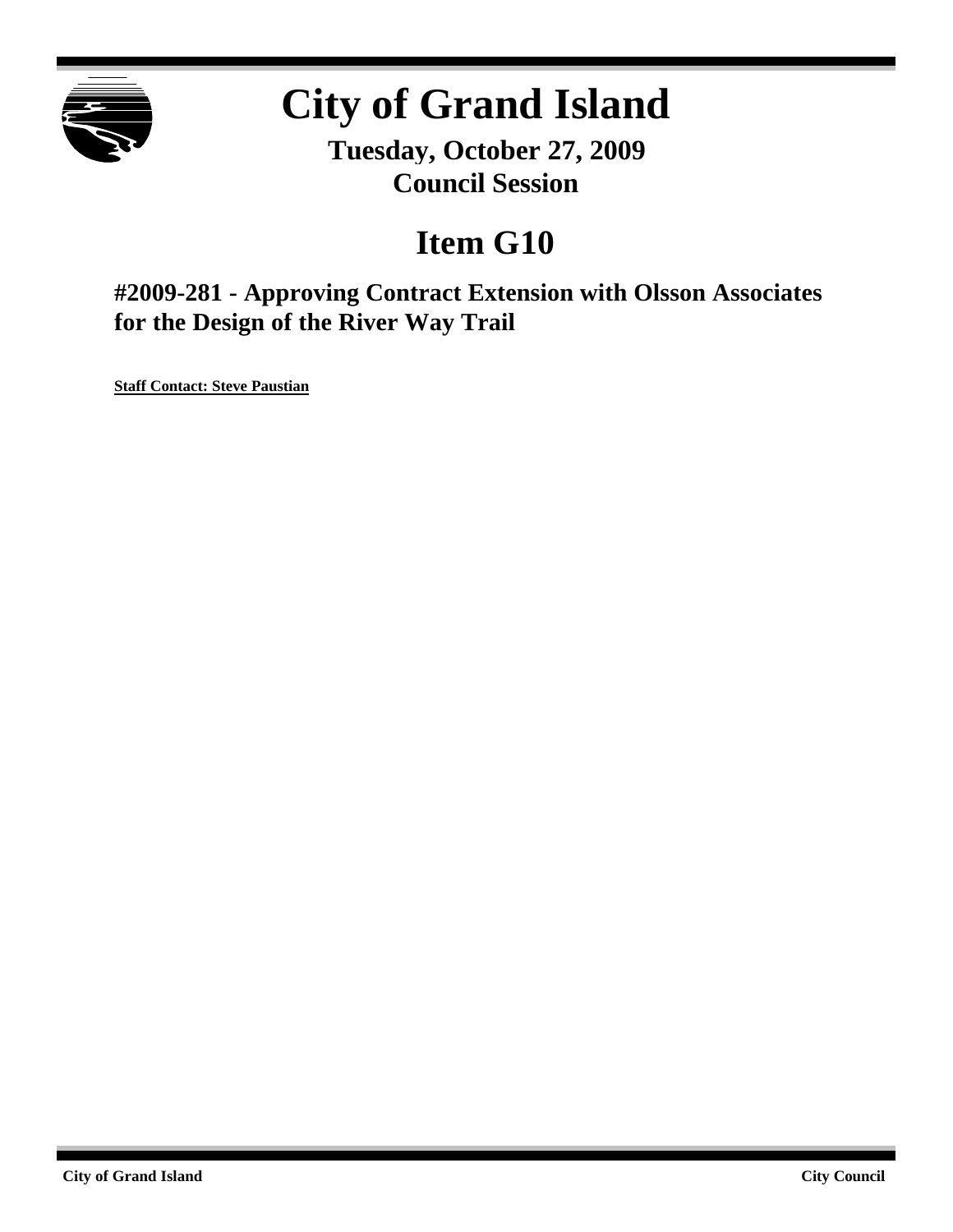## **Council Agenda Memo**

| From:                          | Steve Paustian, Park & Recreation Director                                                  |  |  |  |  |
|--------------------------------|---------------------------------------------------------------------------------------------|--|--|--|--|
| <b>Meeting:</b>                | October 27, 2009                                                                            |  |  |  |  |
| Subject:                       | Approving Contact Extension with Olsson Associates for<br>the Design of the River Way Trail |  |  |  |  |
| <b>Item <math>\#</math>'s:</b> | $G-10$                                                                                      |  |  |  |  |
| $Presenter(s):$                | Steve Paustian, Park & Recreation Director                                                  |  |  |  |  |

#### **Background**

On December 20, 2005 the City of Grand Island entered into an agreement with Olsson Associates to design the Riverway Trail. This design was to be completed by June 30, 2006. Because of approval delays caused primarily by the Army Corp of Engineers the design was not completed until November 30, 2008.

#### **Discussion**

The City has been notified by the Nebraska Department of Roads that an extension to the Contract design time line was not initiated. It is requesting that the City modify the existing contract to reflect the actual time the design was finalized. This project is completed and this is an action required to provide the proper paperwork associated with the project.

#### **Alternatives**

It appears that the Council has the following alternatives concerning the issue at hand. The Council may:

- 1. Move to approve
- 2. Refer the issue to a Committee
- 3. Postpone the issue to future date
- 4. Take no action on the issue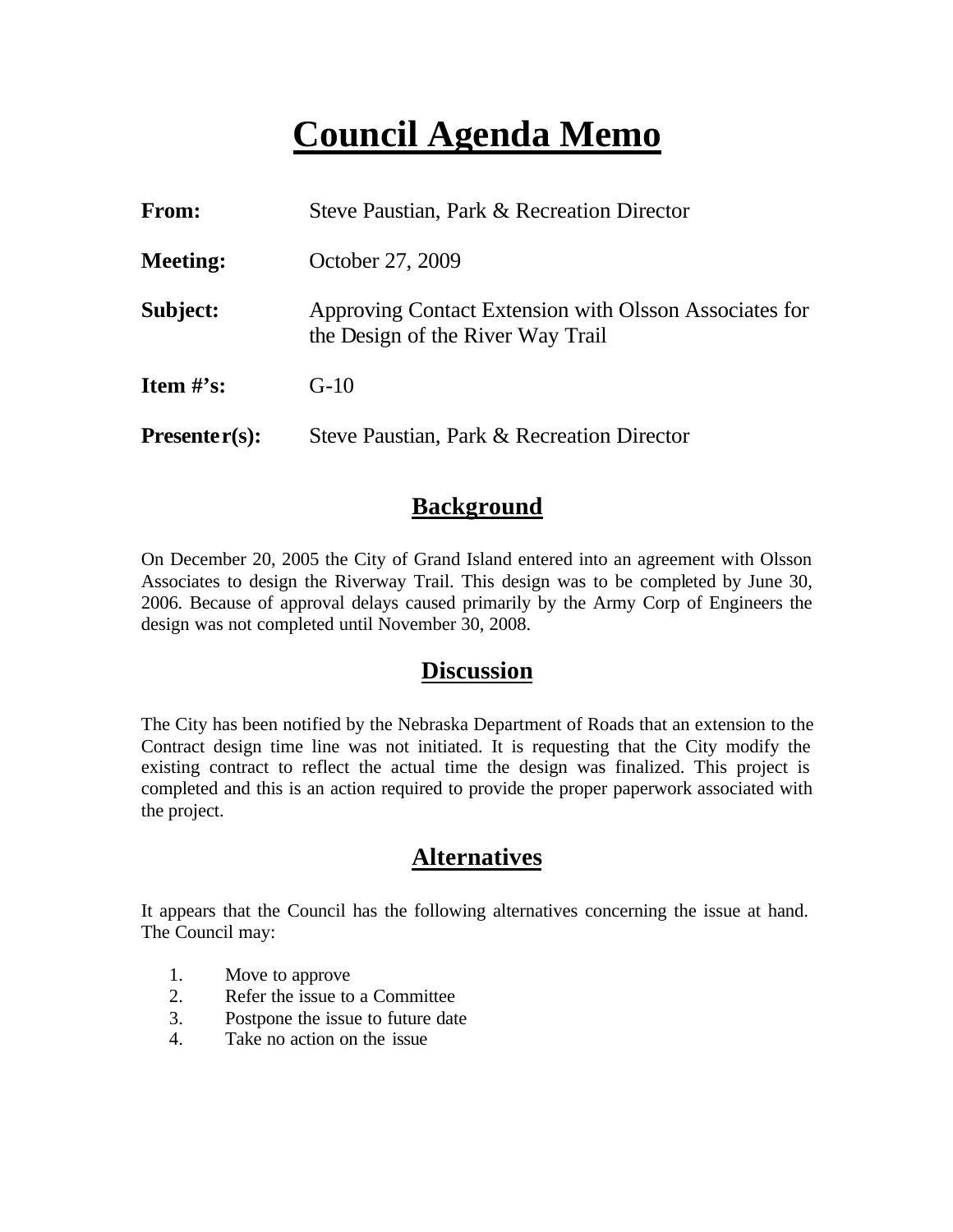#### **Recommendation**

City Administration recommends that the Council approve the resolution authorizing the extension of the design contract.

### **Sample Motion**

Move to approve the resolution authorizing the City to extend the completion date for the design of the River Way trail to November 30, 2008.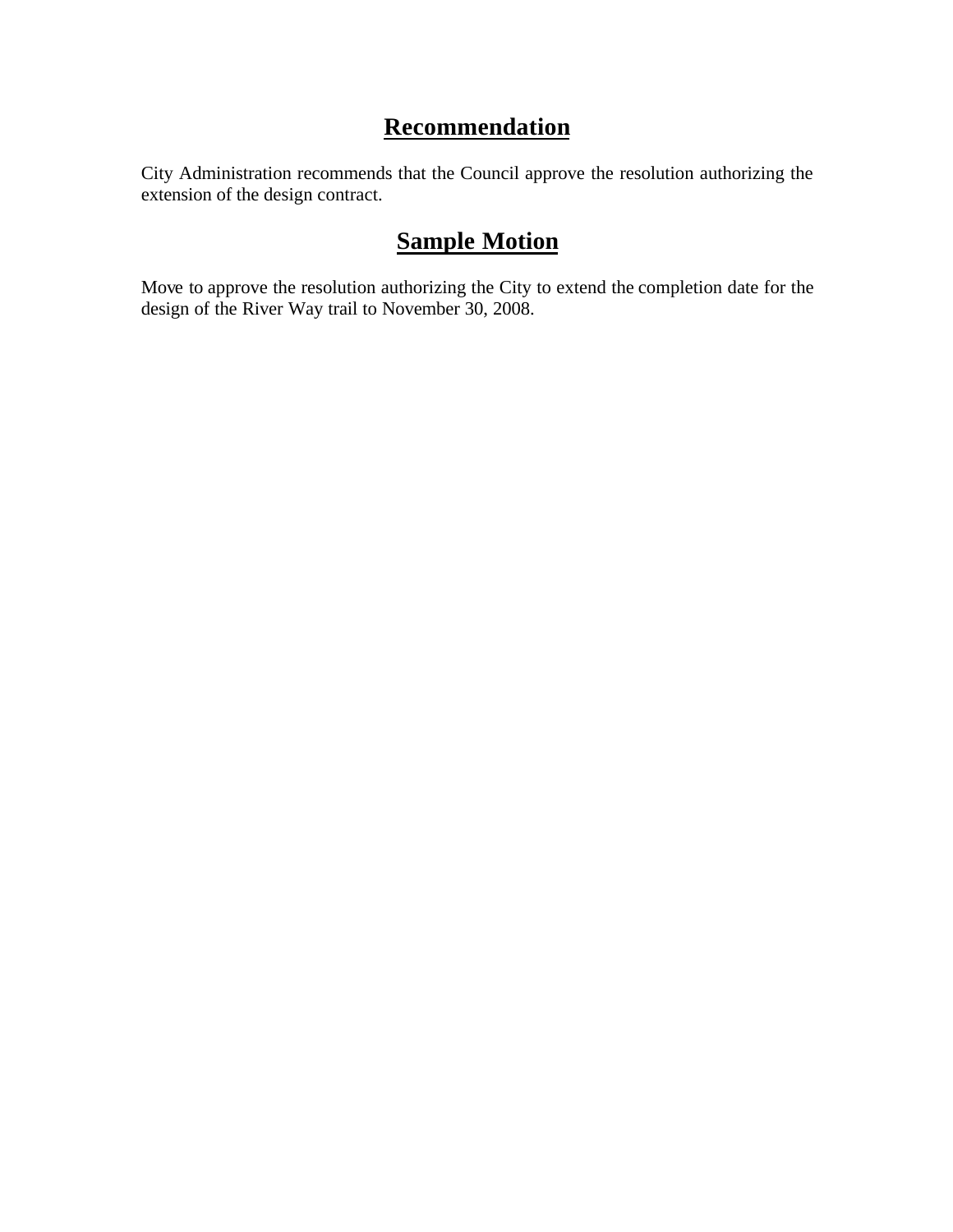## $\overline{ }$ **REEMENT NUMBER**  $\overline{A}$ SUPPLEMENTAL

 $\hat{\mathbf{q}}^{\text{exp}}$ 

CONTROL NO. 42428 PRELIMINARY ENGINEERING SERVICES GRAND ISLAND RIVER WAY TRAIL PROJECT NO. STPB-40(53), CITY OF GRAND ISLAND OLSSON ASSOCIATES

 $\overline{\sigma}$ Grand Island, hereinafter referred to as the "City", and the firm of Olsson Associates, hereinafter THIS SUPPLEMENTAL AGREEMENT, made and entered into by and between the City referred to as the "Consultant",

# WITNESSETH:

December 20, 2005, and by the Consultant December 1, 2005, providing for the preparation of plans WHEREAS, the City and Consultant hereto entered into an agreement executed by the City and specifications for the construction of Project No. STPB-40(53), and WHEREAS, the original agreement called for the completion of the plans and specifications in a satisfactory manner by June 30, 2006, and

WHEREAS, it now becomes necessary that the agreement be supplemented to revise the completion date of the project due to delays beyond the control of the Consultant, NOW THEREFORE, in consideration of this fact, the City and Consultant agree as follows:

SECTION 1. The City and Consultant agree that the completion date for the preparation of plans and specifications be changed from June 30, 2006 to November 30, 2008, and

SECTION 2. Except as specifically amended by this Supplemental Agreement, all terms and conditions of the agreement executed by the City December 20, 2005, and by the Consultant December 1, 2005, shall remain in full force and effect.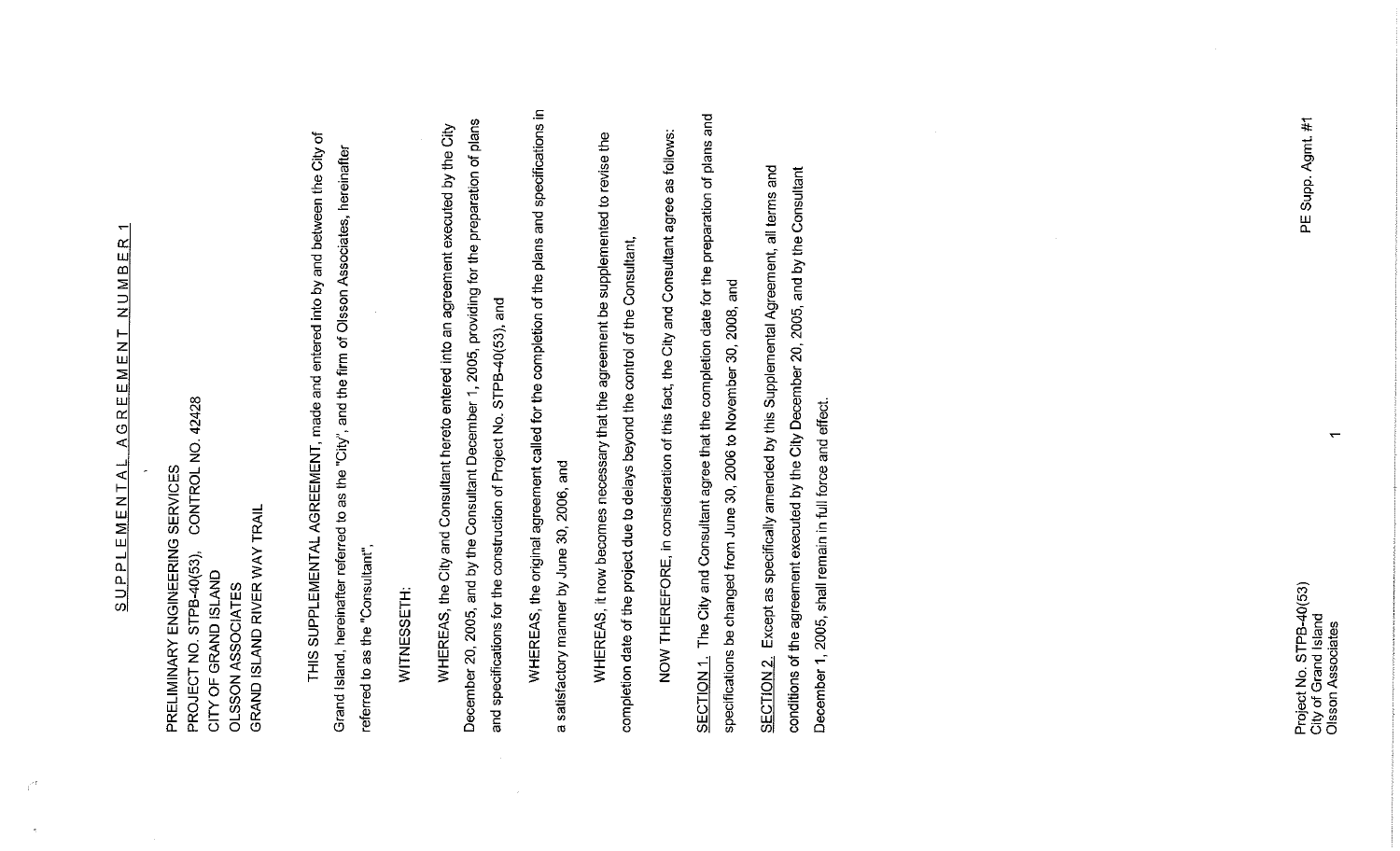|                                                        | After being duly sworn on oath, I do hereby acknowledge the foregoing certification and state | Q-<br>20 <sub>2</sub><br>OLSSON ASSOCIATES<br>$Cct$ o be v<br>day of | $E$ ngineer<br>$e_{\nu}$ ject<br>r<br>Name & Title<br>Matthew<br><u>Theolis</u> | $-2009$                                                                                                                                                         | Notary Public                                                                                   | $\mathcal{S}$                       | CITY OF GRAND ISLAND | $\mathbb{S}$<br>day of                 | Notary Public | PE Supp. Agmt. #1                                                                         |
|--------------------------------------------------------|-----------------------------------------------------------------------------------------------|----------------------------------------------------------------------|---------------------------------------------------------------------------------|-----------------------------------------------------------------------------------------------------------------------------------------------------------------|-------------------------------------------------------------------------------------------------|-------------------------------------|----------------------|----------------------------------------|---------------|-------------------------------------------------------------------------------------------|
| $-9.5$<br>COUNTY<br>STATE OF NEBRASKA<br>$\mathcal{C}$ | that I am authorized to sign this agreement for the firm.                                     | EXECUTED by the Consultant this $\mathbb{Z}/I$                       |                                                                                 | Subscribed and sworn to before me this $\mathcal{\mathscr{L}}/\mathscr{E}\neq$ day of $\mathcal{\mathcal{L}}/c$ / $\mathcal{\mathcal{U}}+\mathcal{\mathcal{U}}$ | GENERAL NOTARY - State of Nebraska<br>ENID A, CEDERLIND<br>Es My Comm, Exp, July 4, 2010<br>al≣ | day or<br>EXECUTED by the City this |                      | Subscribed and sworn to before me this |               | $\mathbf{\alpha}$<br>Project No. STPB-40(53)<br>City of Grand Island<br>Olsson Associates |

STATE OF NEBRASKA

 $\sim$ 

ķ,  $\mathcal{A}$ 

 $\bar{\nu}$ 

 $\sim$